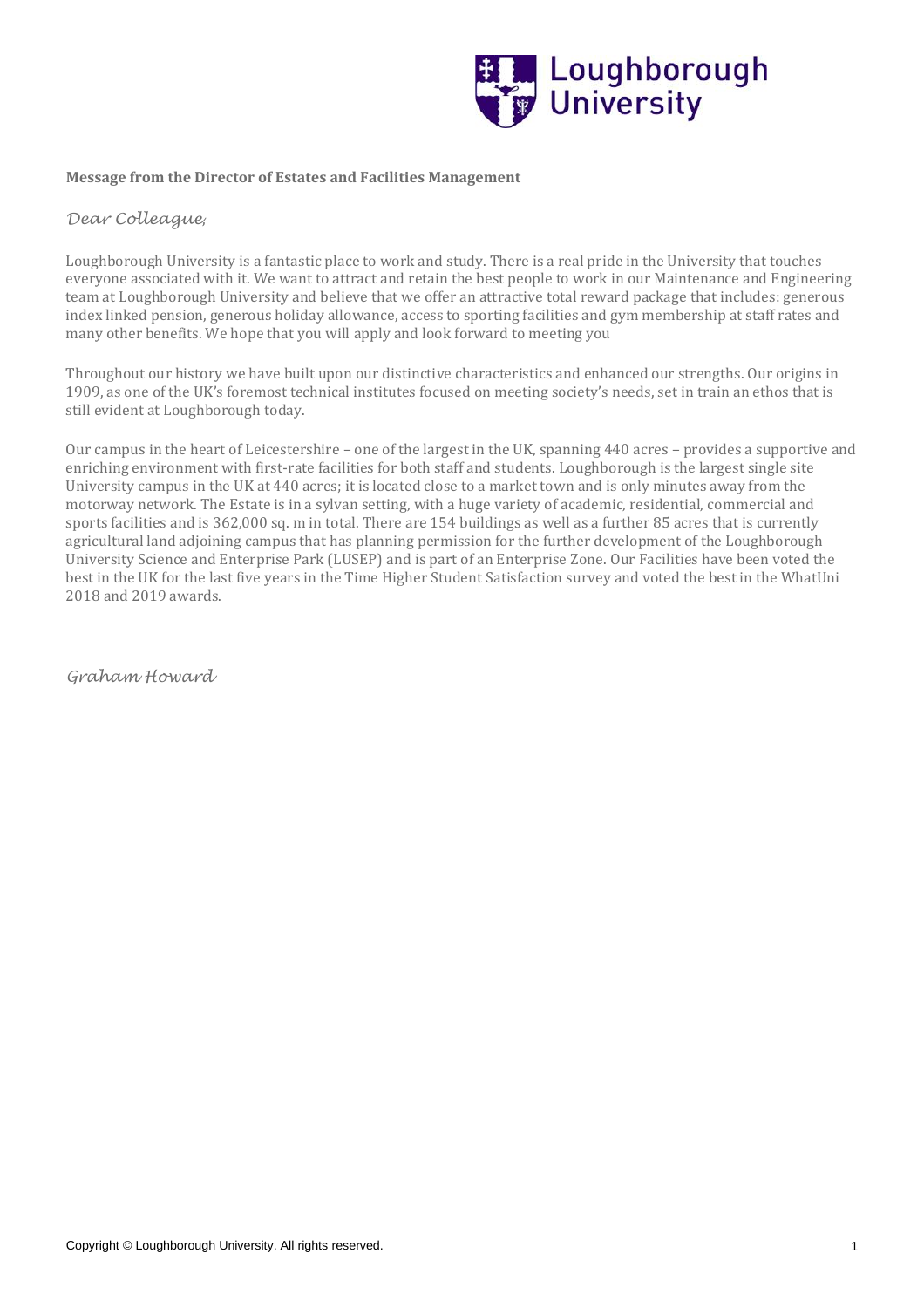# Department of Estates & Facilities Management **Job Title: Cleaner** Job Ref: **REQ220529**

| <b>General Details</b>       |                                                                      |
|------------------------------|----------------------------------------------------------------------|
| Job Title:                   | Cleaner                                                              |
| <b>Professional Service:</b> | <b>Domestic Services</b>                                             |
| Location                     | Loughborough University                                              |
| Tenure:                      | Open ended                                                           |
| Hours/FTE                    | Part Time - Various hours available                                  |
| Grade/Salary                 | Operational Services Grade 1 - £9.50 per hour                        |
| Holiday                      | 34 days inclusive of 8 Bank holidays and 6 University closure days   |
| Pension                      | Automatic enrolment into the Local Government Pension Scheme with an |
|                              | employer's contribution of 21%                                       |
| Starting date:               | Asap                                                                 |

#### Job Purpose

To undertake all domestic cleaning services in relation to academic and support buildings.

## Management & Supervision

Reporting to: Furniture and Domestic Services Manager and Cleaning Supervisor

**Responsibilities** 

## *Job Duties*

- Clean office areas, corridors, foyers, toilets, and other areas indicated by the Cleaning Supervisor in charge of the building
- Implement cleaning procedures as laid down by the Furniture & Domestic Services Manager for the cleaning of specific areas, eg. foyers, toilets, offices, etc, and for the efficient and economic use of cleaning materials.
- Ensure that cleaning equipment is used in the correct manner according to its functions and that equipment is maintained in a safe condition by the reporting of defects to the Cleaning Supervisor, as soon as possible
- Assist in the general safety and security of buildings by reporting immediately to the Cleaning Supervisor with any hazards, issues or defects encountered during cleaning operations. For example, failed electric light bulbs, slippery floors/stairs, broken locks on doors, etc.
- In order to execute duties, will be required to collect the necessary keys for work areas from the Cleaning Supervisor and ensure they are then returned at the end of the shift
- Required to work in any part of the campus at the discretion of the Furniture & Domestic Services Manager
- Carry out such other related duties as may be required from time to time by the Cleaning Supervisor in connection with the Maintenance team.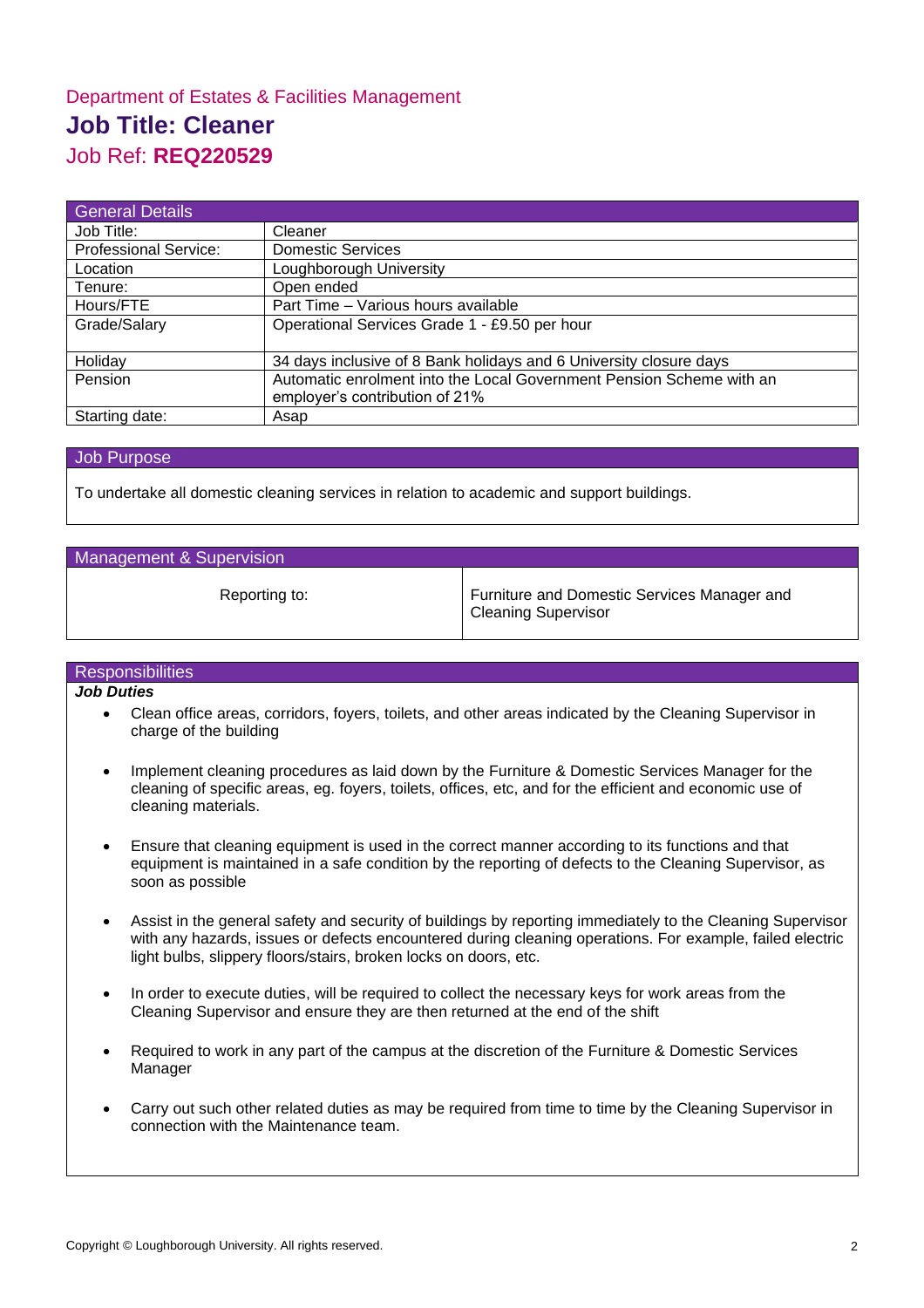# *Training*

• As part of the University's commitment to training, will be required to undertake mandatory training, i.e. Manual handling and Diversity in the workplace. In order to assist performance, will also be required to undertake periodic domestic training to complete your tasks to an exceptional standard.

# *Health & Safety*

• Understand and implement Health and Safety policies and requirements for yourself and others, commensurate with your level of responsibility within the department to enable you to discharge your duties and responsibilities safely.

## **Points to Note**

Flexibility in start/finish times may be required depending on the needs of the business. Employment is on a 5 over 7 basis and will therefore occasionally include working at weekends as and when required.

The purpose of this job description is to indicate the general level of duties and responsibility of the post. The detailed duties may vary from time to time without changing the general character or level of responsibility entailed.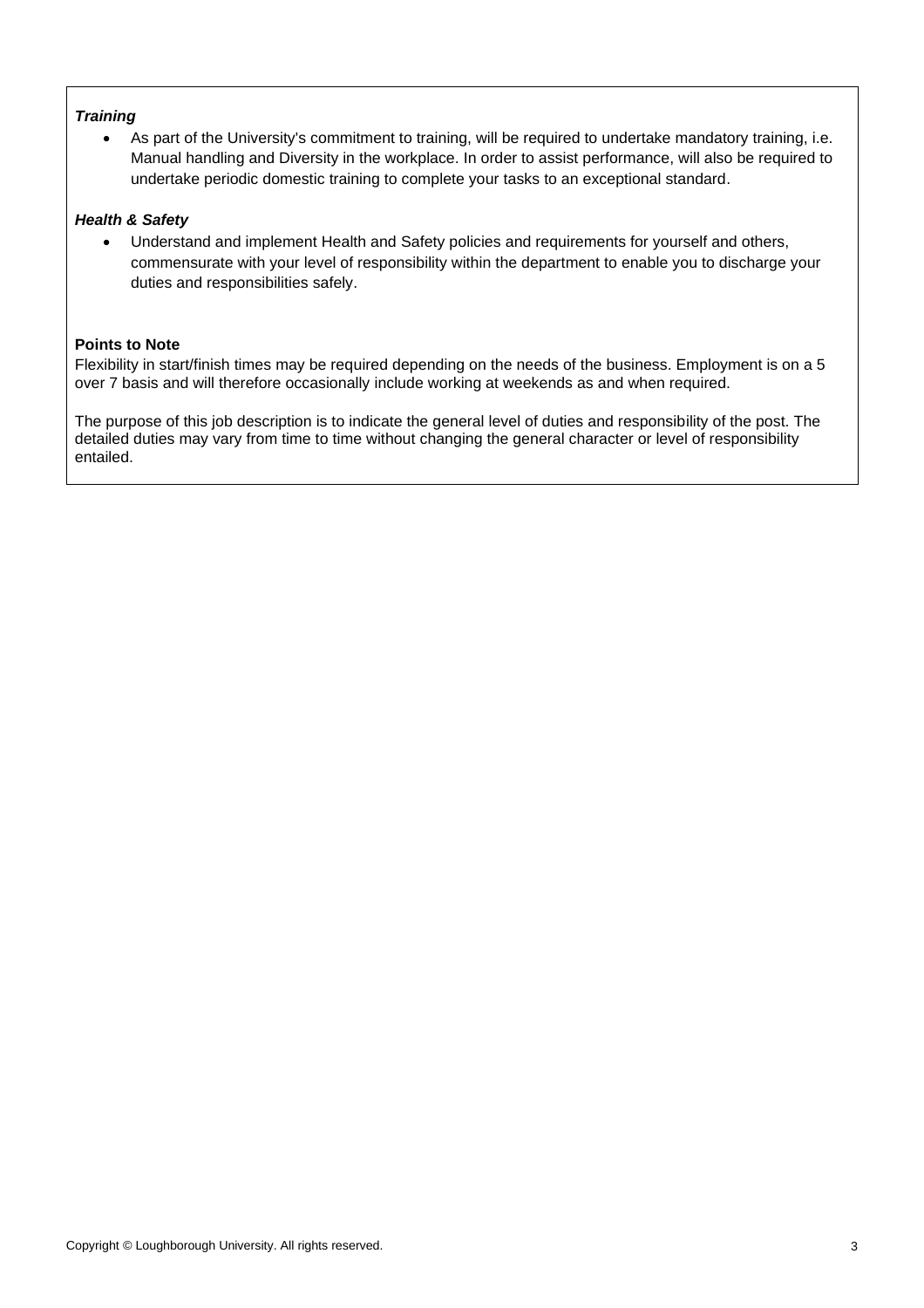## Professional Development

Loughborough University supports the professional development of colleagues and encourages continuous professional development to ensure professional skills and knowledge are maintained.

### Conditions of Service

The appointment will be subject to the University's normal Terms and Conditions of Employment for Academic and Related staff/Operational and Administrative staff, details of which can be found [here.](http://www.lboro.ac.uk/media/wwwlboroacuk/content/humanresources/downloads/acadrelatedcos_v1.pdf)

The University is committed to enabling staff to maintain a healthy work-home balance and has a number of family-friendly policies which are available at http://www.lboro.ac.uk/services/hr/a-z/family-leave-policy-andprocedure---page.html*.* 

We also offer an on-campus nursery with subsidised places, subsidised places at local holiday clubs and a childcare voucher scheme (further details are available at: [http://www.lboro.ac.uk/services/hr/a-z/childcare](http://www.lboro.ac.uk/services/hr/a-z/childcare-information---page.html)[information---page.html](http://www.lboro.ac.uk/services/hr/a-z/childcare-information---page.html)

In addition, the University is supportive, where operational needs allow, of flexible working arrangements.

We also strive to create a culture that supports equality and celebrates diversity throughout the campus. The University holds a Bronze Athena SWAN award which recognises the importance of support for women at all stages of their academic career. For further information on Athena SWAN see <http://www.lboro.ac.uk/services/hr/athena-swan/>

#### Special Conditions

All staff have a statutory responsibility to take reasonable care of themselves, others and the environment and to prevent harm by their acts or omissions. All staff are therefore required to adhere to the University's Health, Safety and Environmental Policy & Procedures.

All staff should hold a duty and commitment to observing the University's Equality & Diversity policy and procedures at all times. Duties must be carried out in accordance with relevant Equality & Diversity legislation and University policies/procedures.

Successful completion of probation will be dependent on attendance at the University's mandatory courses which include Respecting Diversity and, where appropriate, Recruitment and Selection.

As part of the University's ongoing commitment to redeployment, please note that this vacancy may be withdrawn at any stage of the recruitment process if a suitable redeployee is identified.

Organisational Responsibility

The role holder will report directly to the Furniture & Domestic Services Manager